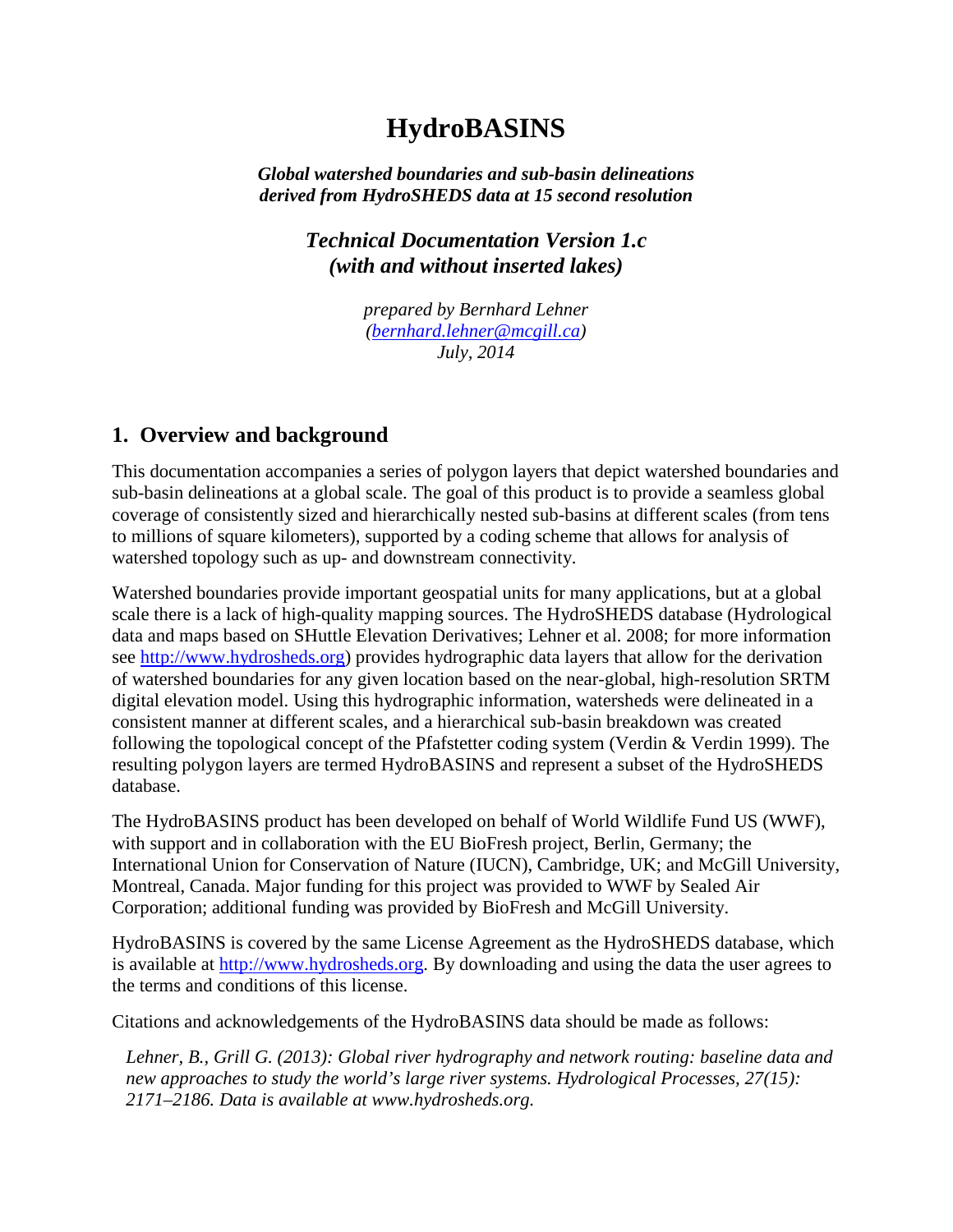# **2. Methods and data characteristics**

All HydroBASINS layers were derived from World Wildlife Fund's HydroSHEDS data (Lehner et al. 2008; Lehner and Grill 2013) based on a grid resolution of 15 arc-seconds (approximately 500 m at the equator). For more information please refer to the Technical Documentation of HydroSHEDS at [http://www.hydrosheds.org.](http://www.hydrosheds.org/) It should be noted that the quality of the HydroSHEDS data is significantly lower for regions above 60 degrees northern latitude as there is no underlying SRTM elevation data available and thus a coarser scale DEM has been inserted (HYDRO1k provided by USGS; see [http://gcmd.nasa.gov/records/GCMD\\_HYDRO1k.html\)](http://gcmd.nasa.gov/records/GCMD_HYDRO1k.html).

#### *2.1 Creation of sub-basin geometry*

An important characteristic of any sub-basin delineation is the sub-basin breakdown, i.e. the decision of when and how to subdivide a larger basin into multiple tributary basins. Standard GIS tools offer the possibility to break out sub-watersheds at any confluence where the inflowing branches (i.e., a tributary and its main stem) exceed a certain size threshold, typically measured as the number of upstream pixels or the upstream catchment area. HydroBASINS follows the same concept and divides a basin into two sub-basins at every location where two river branches meet which each have an individual upstream area of at least  $100 \text{ km}^2$ . It should be noted that this concept still allows for smaller sub-basins to occur, namely the inter-basins between the

tributaries (which can have any smaller size). Also, sub-basins can grow to sizes much larger than the  $100 \text{ km}^2$  threshold if there is no tributary joining the main stem for a long distance. This inconsistency due to "oversized" sub-basins has been addressed and reduced in HydroBASINS by forcing additional subdivisions for every sub-basin larger than  $250 \text{ km}^2$ : these polygons are split into appropriately sized sub-basins by introducing break points along their main stem rivers.

## *2.2 Nested grouping and coding*

A second critical feature of sub-basin delineations is the way the sub-basins are grouped or coded to allow for the breakout of nested sub-basins at different scales, or to navigate within the sub-basin network from up- to downstream. One of the easiest methods for navigation is to provide the ID of the next downstream object, which allows for moving from object to object in order to traverse the network. As for nesting and topological concepts, the 'Pfafstetter' coding system is frequently used due to its

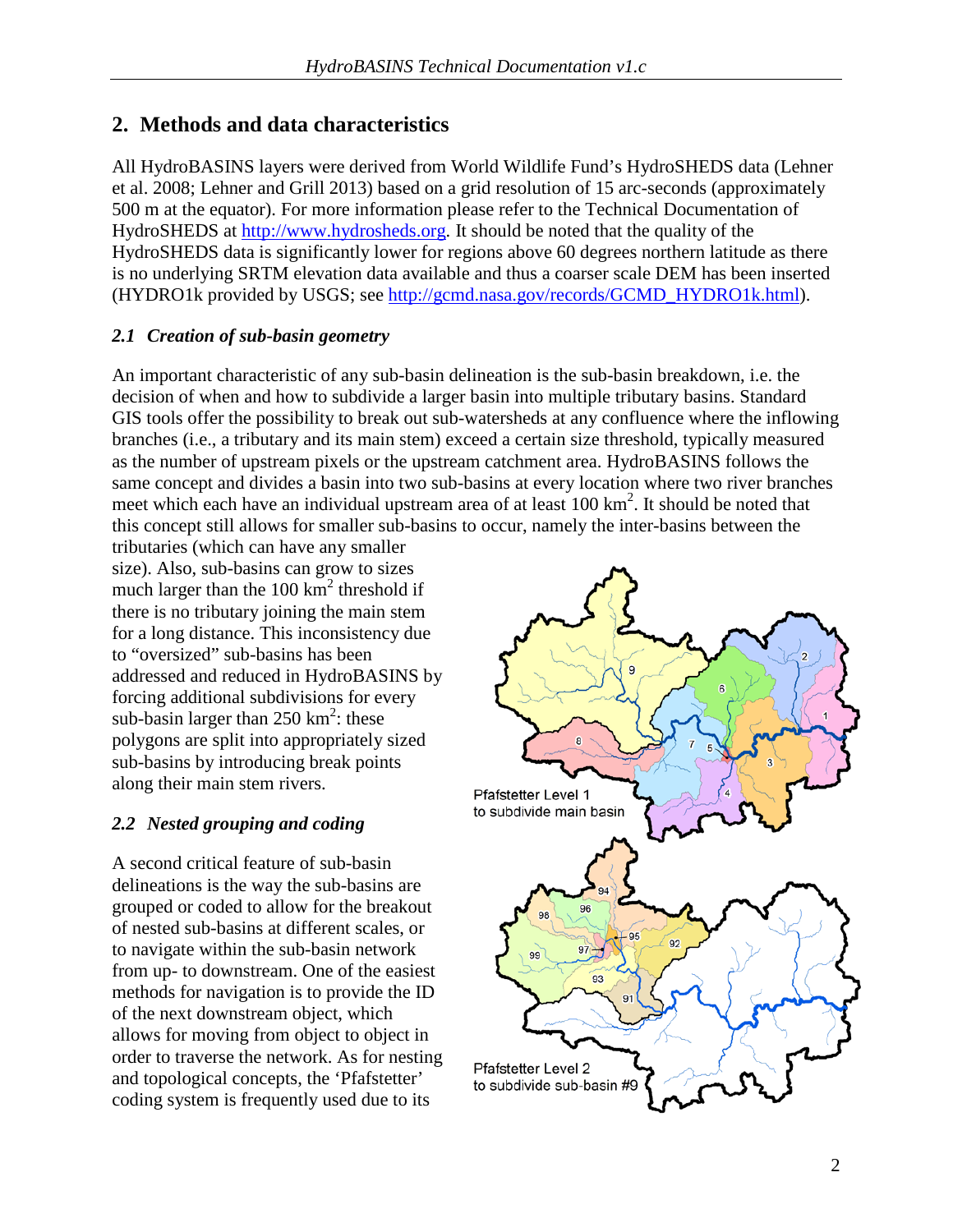relative simplicity and ease of application. The basic principle of the Pfafstetter coding is that a larger basin is sequentially subdivided into 9 smaller units (the 4 largest tributaries, coded with even numbers, and the 5 inter-basins, coded with odd numbers). Thus, the next finer resolution of a sub-basin delineation is achieved at the next Pfafstetter level by adding one digit to the code of the previous level. A more detailed description of the Pfafstetter coding is provided in literature (e.g., Verdin and Verdin 1999). The concept has successfully been applied both globally (e.g., HYDRO1k; USGS 2000) and regionally (e.g., Australia; Stein et al. 2014).

The HydroBASINS product follows the Pfafstetter concept and provides levels 1 to 12 globally. There are several aspects of the Pfafstetter coding, however, which have not been designed for global applications, thus the following modifications and updates were implemented:

- The first 3 levels of Pfafstetter codes for HydroBASINS were assigned manually. Level 1 distinguishes 9 continents (1 = Africa; 2 = Europe; 3 = Siberia; 4 = Asia; 5 = Australia; 6 = South America;  $7 =$  North America;  $8 =$  Arctic of North America;  $9 =$  Greenland); Level 2 splits each continent into up to 9 large sub-units; and at Level 3 the largest river basins of each continent start to break out. From Level 4 onwards, the breakdown follows the traditional Pfafstetter coding (with further modifications as explained below).
- To provide a unique Pfafstetter code for every basin worldwide, the seeding of first-level coding numbers, as well as the successive seeding of all basins as they start to break out at higher Pfafstetter levels, starts at the north-eastern tip of the African continent and continues counter-clockwise around the continental coasts (Europe, Siberia, Asia, followed by Australia and the Americas). Islands are inserted into the sequence at appropriate (nearest) locations.
- The original Pfafstetter scheme was not designed to provide nested coding for islands. To incorporate islands as sub-units of continents, they have been grouped manually in HydroBASINS following the hierarchical Pfafstetter concept. For example, at Level 1 New Zealand is part of the Australian continent, at Level 2 both islands of New Zealand break out as one unit, and at Level 3 the North and South Islands are separated into their own units.
- Similarly to islands, there is no provision in the Pfafstetter scheme regarding the integration of endorheic basins (i.e., inland sinks that do not drain to the ocean). In HydroBASINS, endorheic basins have been grouped and then seeded with initial Pfafstetter codes manually (similar to islands) to provide a hierarchical nesting. The nesting may start with lumped groups of endorheic basins at lower levels and ends with the individual endorheic basins at higher levels. Once an endorheic basin is isolated, the standard Pfafstetter coding is used to continue the subdivision of the endorheic basin into smaller sub-basins.
- A second issue regarding endorheic basins—in particular for smaller ones—is that at the lower Pfafstetter levels only large river basins are broken out. Many large river basins, however, contain small endorheic basins inside them or adjacent to their watershed divide. For example, the Nile Basin contains many small endorheic basins in the dry middle region which are not connected to the main river via surface water flows yet are typically considered to be part of the overall basin (as they may be hydrologically connected via groundwater). In order to allow for these endorheic basins to be lumped with the larger river basin, and to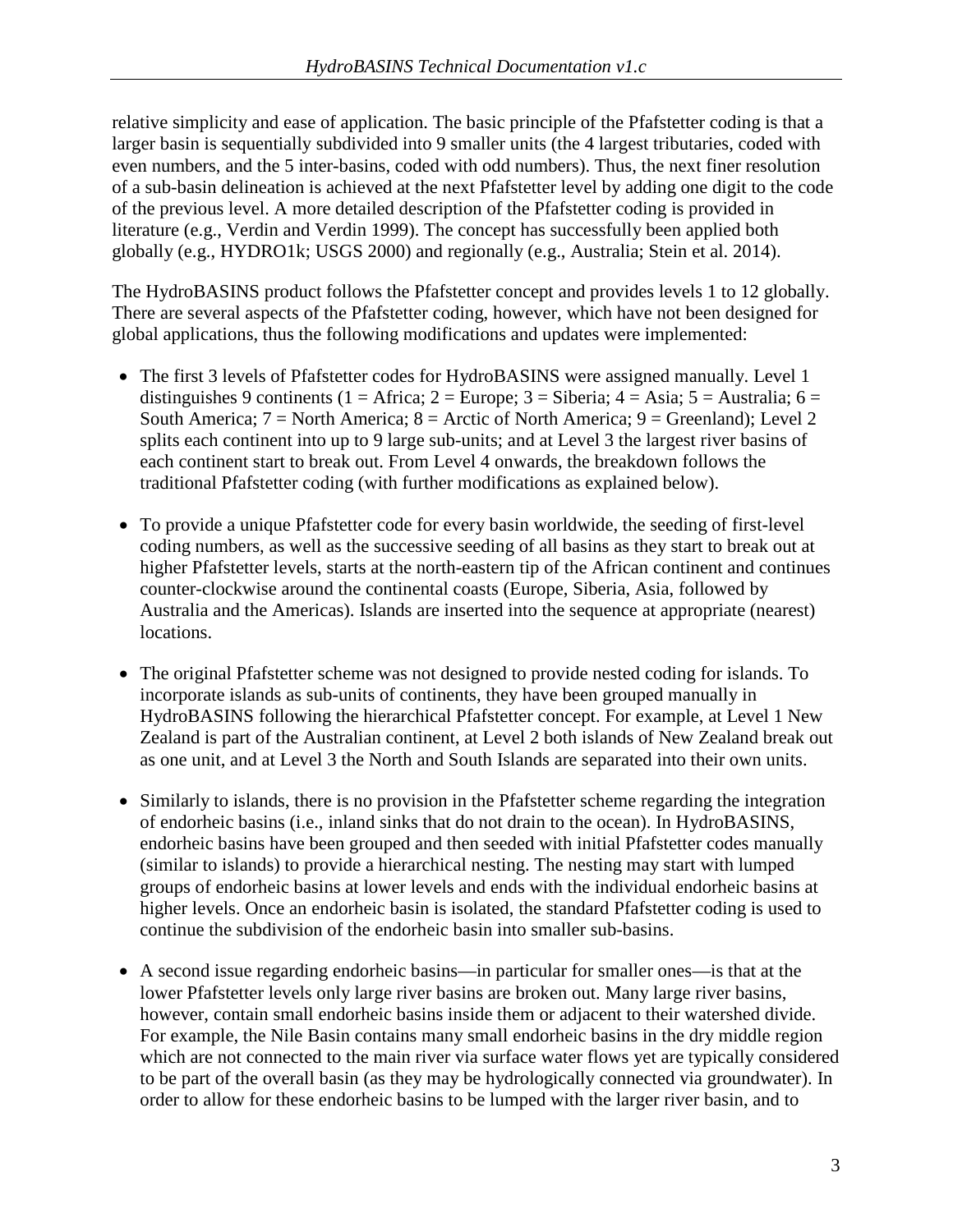enable topological queries in which the endorheic discontinuities can be eliminated (traversed) to create contiguous regions, some endorheic sinks have been assigned a 'virtual' connection to an appropriate downstream polygon. These virtual connections can be identified in the attribute table (see details for attribute table below), and the user can decide whether or not to terminate the routing at an endorheic sink of this type.

- Another structural problem of the Pfafstetter code is apparent for very small coastal basins that drain into the ocean in between larger river basins. If left untreated, there would be a very large number of very small coastal basins globally, and the Pfafstetter coding would start to subdivide them into even smaller units. To avoid this spatial inconsistency, small coastal basins have been lumped in HydroBASINS to form their own coastal drainage units between larger river basins. The lumping was performed in a semi-automated procedure with some manual decisions about their grouping, and small islands close to the coast were included into the coastal basins where appropriate. Lumped coastal basins were allowed to reach a maximum individual size of up to  $500 \text{ km}^2$  (or  $700 \text{ km}^2$  for the lower quality areas north of 60ºN).
- Finally, an inherent issue of the Pfafstetter coding is the requirement to break out exactly 9 sub-basins at the next higher level. This can lead to highly inconsistent (and randomly distributed) sub-basin sizes at the same level. For example, there may be 4 large tributaries that form 4 large sub-basins, yet the 5 inter-basins may be very small. At the next Pfafstetter level, the 9 sub-basins each are subdivided again into 9 nested sub-unit, thus the size discrepancy can be passed along or even amplified (if the small inter-basins in turn contain more small inter-basins) from level to level. To reduce this inconsistency in sub-basin size, the breakdown in HydroBASINS was modified (in an automated procedure) to be guided by level-dependent tolerance ranges of sub-basin areas below which small sub-basins are allowed to skip a subdivision at the next higher Pfafstetter level. These skips are indicated with a value of 0 in the Pfafstetter coding digit of the respective level.

#### *2.3 Two formats of HydroBASINS: standard (without lakes), and customized (with lakes)*

Version 1.c of HydroBASINS was developed in two formats:

a) In **Format 1 (standard; without lakes)**, all sub-basins follow the standard concept of nested watersheds and are strictly derived from the underlying flow direction grids of HydroSHEDS by applying the area thresholds and modification rules as described above. This means that sub-basins are also created and coded in areas which (in reality) are covered by lakes (e.g., inside Lake Victoria). The shape of these particular sub-basins may not reflect true sub-basin boundaries, but their topology (i.e., interconnectedness) remains valid throughout the lake. Format 1 has a cleaner coding with a simpler structure than Format 2, and users can visually overlay additional lake layers to mask the affected sub-basins if needed. Format 1 consists of 12 individual polygon layers representing the 12 Pfafstetter levels. Additionally, an extra layer (Level 0) is provided which includes all sub-basins at their smallest breakdown with the full coding sequence of levels 1-12 in the attribute table. Users can derive any Pfafstetter level directly from the 'Level 0' layer by dissolving the sub-basin polygons based on the desired level code.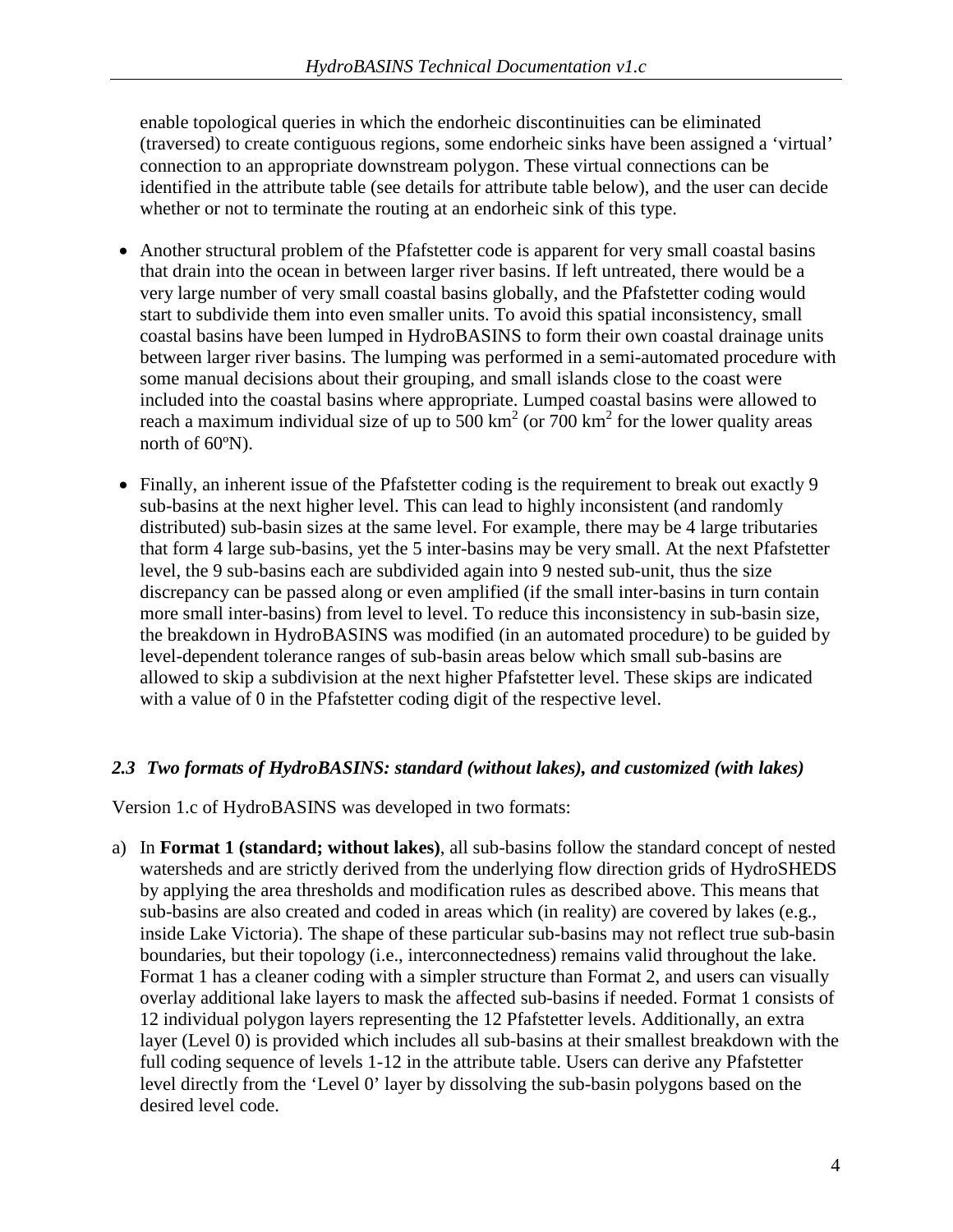b) **Format 2 (customized; with inserted lakes)** was designed to specifically accommodate the special requirements of the BioFresh project and was produced in collaboration with IUCN. This dedicated version follows the same concept as the standard format, yet a global lake layer was integrated into the data. Lake polygons were taken from the Global Lakes and Wetlands Database (GLWD; Lehner and Döll 2004) and were clipped into the sub-basin polygons of HydroBASINS.

IMPORTANT NOTE: While every effort was made to fully integrate the lakes into the topological coding structure of HydroBASINS, some specific problems and artifacts were introduced by the lake features which necessitated a modification from the original coding scheme. For example, lakes may overlap and thus link multiple sub-basins from different tributaries; artificial reservoirs may link formerly independent watersheds; or lagoons may extend into the ocean and/or connect neighboring river basins. Strict up- and downstream topology is not always possible for these special circumstances, and connectivity may thus be inconsistent or was actively broken for certain constellations to avoid loops in the search algorithms. Another problem is that the GLWD lake polygons and the sub-basin polygons of HydroBASINS are not always well aligned to each other but may expose a spatial shift (in these cases, typically the local accuracy of the GLWD data is of lower quality). Due to this shift, some lakes (in particular small ones) may not be correctly registered to their surrounding sub-basins but may be recognized as 'downstream' instead of 'inside', or 'besides' instead of 'upstream', etc. Finally, some connectivity rules are more complex in Format 2. For example, there may be one or multiple lake polygons entirely within a subbasin at a certain Pfafstetter level. In this case, the next downstream polygon of each lake is defined to be the surrounding sub-basin. This means in turn, however, that the lakes are assigned to be 'upstream' of the surrounding sub-basin, although this is only correct for parts of the sub-basin, and they have no up- or downstream connectivity among each other, even if in reality they may be situated along the same river.

Two additional modifications were introduced in the lake version of HydroBASINS upon request by BioFresh/IUCN:

- Lakes start to appear at certain Pfafstetter levels based on their size. This is to prevent small lakes from appearing as individual polygons already on low Pfafstetter levels. Lakes  $\geq 1000 \text{ km}^2$  appear at level 4 (and higher); lakes  $\geq 250 \text{ km}^2$  at level 5 (and higher); lakes  $\geq 10$  km<sup>2</sup> at level 8 (and higher); and lakes  $\geq 2$  km<sup>2</sup> appear at level 11 (and higher).
- If a lake covers the outlet of a sub-basin, the sub-basin is split into a left and a right part along its main river. This is to accommodate data being assigned to the left or right side of a lake. This modification is inconsistent with the traditional Pfafstetter scheme in which both sides have to keep the same Pfafstetter code because they belong to the same sub-basin. In HydroBASINS, the two sub-basin sides are distinguished by an additional attribute ('Side'), which can be L, R, or M (for left, right, or merged if there is no split). The according side is also reflected in the last digit of the sub-basin ID. Topologically, the two sides are neither up- nor downstream from each other. However, to keep connectivity and topological searches consistent, the following rule has been introduced in HydroBASINS: every right part of a split sub-basin has to first flow into its corresponding left part, then into the contained lake, and finally to right (or merged) part of the next downstream sub-basin polygon.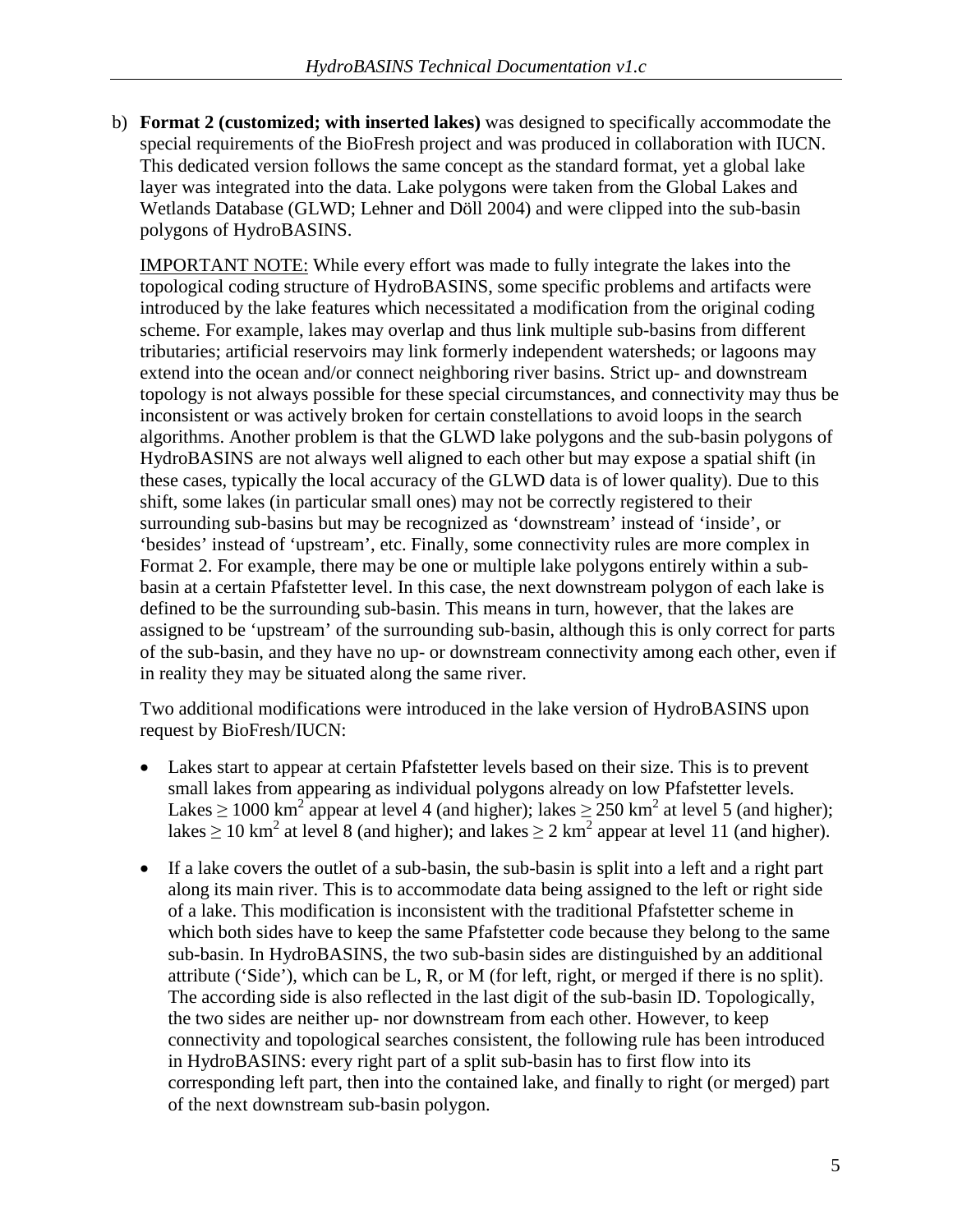# **3. Data format and distribution**

#### *3.1 File name syntax*

HydroBASINS data are provided as regional tiles in individual polygon shapefiles, one for each region and each Pfafstetter level. File names follow the syntax:

*Hybas\_XX\_levYY\_v1c.shp* (standard format; without lakes)

or *Hybas\_lake\_XX\_levYY\_v1c.shp* (customized BioFresh/IUCN format; with inserted lakes)

where *XX* indicates the region and *YY* indicates the Pfafstetter level (01-12). The regional extents are defined by a two-digit identifier:

| Identifier | Region                      |
|------------|-----------------------------|
| af         | Africa                      |
| ar         | North American Arctic       |
| <b>as</b>  | Central and South-East Asia |
| au         | Australia and Oceania       |
| eu         | Europe and Middle East      |
| gr         | Greenland                   |
| na         | North America and Caribbean |
| sa         | South America               |
| si         | Siberia                     |

#### *3.2 Attribute table*

Each HydroBASINS shapefile contains an attribute table with the following column structure and information:

| Column   | <b>Description</b>                                                                                                                                                                                                                                                                                                                                                                                                                                                                                                                                                                                                                                                                                                                                                                                                                                                                                                                                                                            |
|----------|-----------------------------------------------------------------------------------------------------------------------------------------------------------------------------------------------------------------------------------------------------------------------------------------------------------------------------------------------------------------------------------------------------------------------------------------------------------------------------------------------------------------------------------------------------------------------------------------------------------------------------------------------------------------------------------------------------------------------------------------------------------------------------------------------------------------------------------------------------------------------------------------------------------------------------------------------------------------------------------------------|
| Hybas_id | Unique basin identifier. The code consists of 10 digits:<br>First 1 digit represents the region: $1 =$ Africa; $2 =$ Europe; $3 =$ Siberia; $4 =$ Asia;<br>$\bullet$<br>$5 =$ Australia; $6 =$ South America; $7 =$ North America; $8 =$ Arctic (North<br>America); $9 =$ Greenland<br>Next 2 digits define the Pfafstetter level (01-12). The value '00' is used for the<br>$\bullet$<br>'Level 0' layer that contains all original sub-basins and all Pfafstetter codes (at<br>all levels); 'Level 0' only exists in the standard format of HydroBASINS<br>(without lakes).<br>Next 6 digits represent a unique identifier within the HydroSHEDS network;<br>$\bullet$<br>values larger than 900,000 represent lakes and only occur in the customized<br>format (with lakes)<br>Last 1 digit indicates the side of a sub-basin in relation to the river network ( $0 =$<br>$\bullet$<br>noSide; $1 =$ Left; $2 =$ Right). Sides are only defined for the customized format<br>(with lakes). |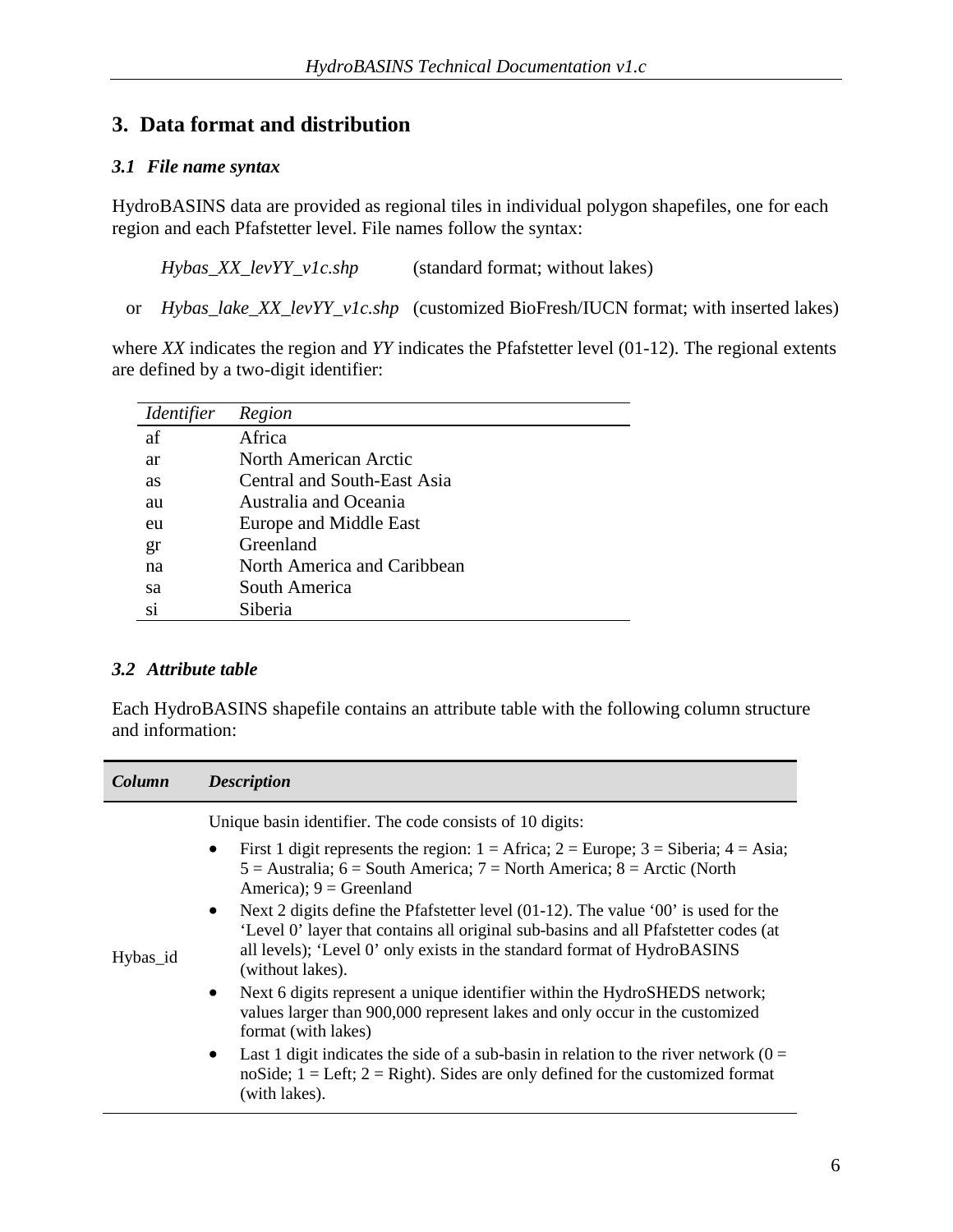| Next_down | Hybas_id of the next downstream polygon. This field can be used for navigation<br>(up- and downstream) within the river network. The value '0' indicates a polygon<br>with no downstream connection. Note that small endorheic sinks may have a<br>'virtual' connection to an appropriate downstream polygon to allow for topological<br>queries in larger river basins where discontinuities should be eliminated (e.g., the<br>larger Nile Basin contains smaller endorheic basins that are virtually connected to<br>the larger basin). Virtual connections can be identified as they carry a value of '2' in<br>the 'Endo' field AND a value larger than '0' in the 'Next_down' field. Users can<br>thus decide whether or not to terminate the routing at endorheic sinks. |
|-----------|---------------------------------------------------------------------------------------------------------------------------------------------------------------------------------------------------------------------------------------------------------------------------------------------------------------------------------------------------------------------------------------------------------------------------------------------------------------------------------------------------------------------------------------------------------------------------------------------------------------------------------------------------------------------------------------------------------------------------------------------------------------------------------|
| Next_sink | Hybas_id of the next downstream sink. This field indicates either the ID of the next<br>downstream endorheic sink polygon (if there is one) or the most downstream<br>polygon of the river basin (if there is no endorheic sink in between). This field can<br>be used to identify the entire, fully connected watershed that a polygon belongs to.                                                                                                                                                                                                                                                                                                                                                                                                                             |
| Main bas  | Hybas_id of the most downstream sink, i.e. the outlet of the main river basin. This<br>field indicates the ID of the most downstream polygon of the river basin and can be<br>used to identify the entire river basin that a polygon belongs to, including all<br>associated endorheic basins. Note: small endorheic parts are typically lumped (via<br>virtual connections) with their corresponding larger basin, while large endorheic<br>watersheds can form their own basins.                                                                                                                                                                                                                                                                                              |
| Dist_sink | Distance from polygon outlet to the <u>next downstream sink</u> along the river network,<br>in kilometers. This distance is measured to the next downstream endorheic sink (if<br>there is one) or (if there is none) to the most downstream sink (i.e. the ocean).                                                                                                                                                                                                                                                                                                                                                                                                                                                                                                             |
| Dist_main | Distance from polygon outlet to the most downstream sink, <i>i.e.</i> the outlet of the<br>main river basin along the river network, in kilometers. The most downstream sink<br>or outlet is that of the larger basin (to which smaller endorheic sub-basins may be<br>virtually connected), i.e. either the outlet at the ocean, or the final sink of a large<br>endorheic watershed which forms its own basin. Note that when small endorheic<br>basins are lumped with a larger river basin, the virtual linkages are not measured as<br>true distances but are calculated as direct (zero distance) connections.                                                                                                                                                            |
| Sub_area  | Area of the individual polygon (i.e. sub-basin), in square kilometers.                                                                                                                                                                                                                                                                                                                                                                                                                                                                                                                                                                                                                                                                                                          |
| Up_area   | Total upstream area, in square kilometers, calculated from the headwaters to the<br>polygon location (including the polygon). The upstream area only comprises the<br>directly connected watershed area, i.e. it does not include endorheic regions that<br>may be part of the larger basin through virtual connections.                                                                                                                                                                                                                                                                                                                                                                                                                                                        |
| Pfaf_id   | The Pfafstetter code. For general description see literature (e.g., Verdin and Verdin<br>1999). The Pfafstetter code uses as many digits as the level it represents. This field<br>can be used to cluster or subdivide sub-basins into nested regions. This field is only<br>available for levels 1-12 (i.e. not for the 'Level 0' layer of the standard format).                                                                                                                                                                                                                                                                                                                                                                                                               |
| Side      | Indicates the side of a sub-basin in relation to the river network: L = Left; R =<br>Right; $M = M - M$ (direction defined looking downstream). This index enables a<br>distinction between the two sides along lake shorelines (see text for more<br>explanation). Polygons have only been split into left and right parts where lakes                                                                                                                                                                                                                                                                                                                                                                                                                                         |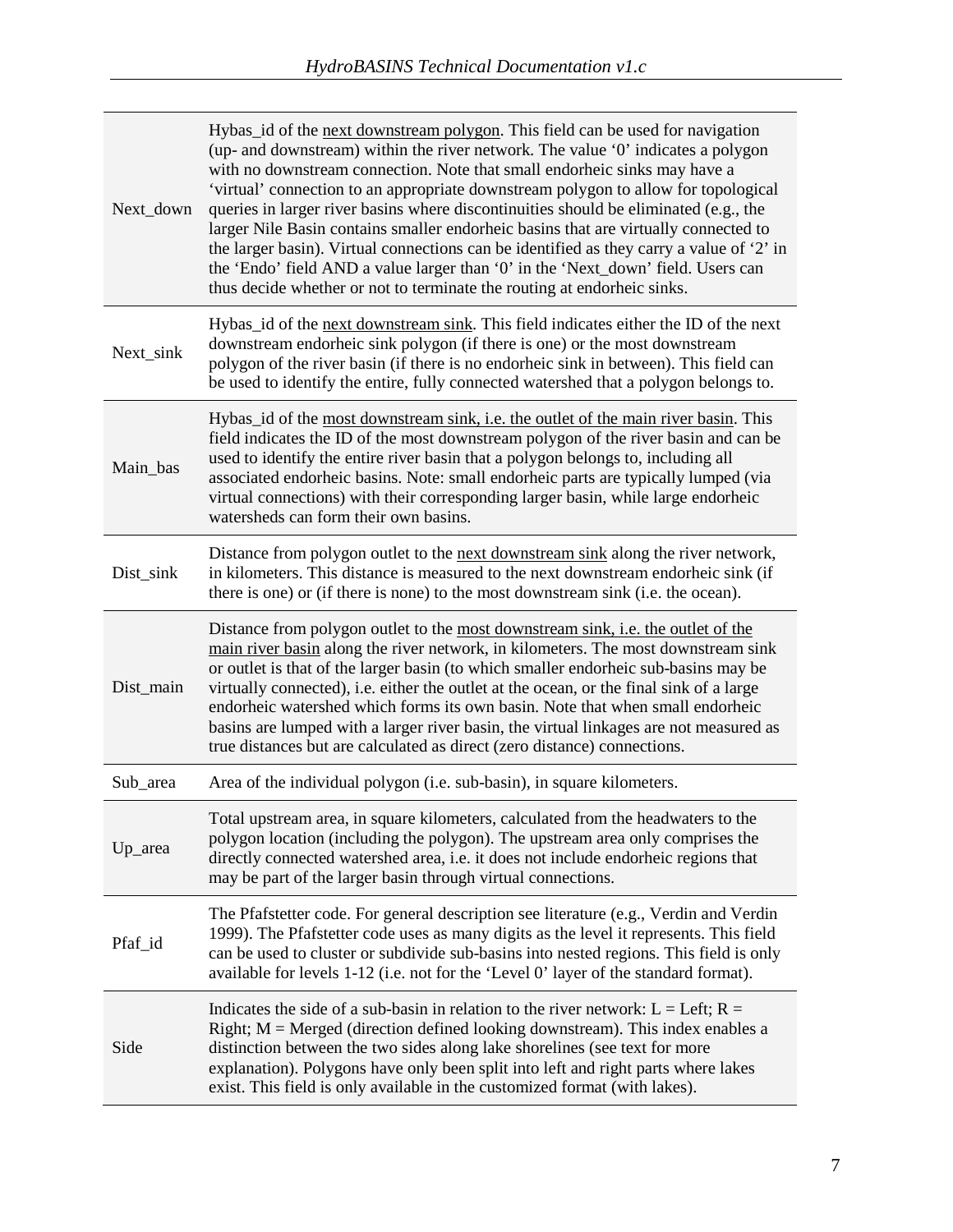| Lake                              | Indicator for lake types: $0 = no$ Lake; $1 =$ Lake; $2 =$ Reservoir; $3 =$ Lagoon. This<br>field is only available in the customized format (with lakes).                                                                                                                                                                                                                                                          |
|-----------------------------------|---------------------------------------------------------------------------------------------------------------------------------------------------------------------------------------------------------------------------------------------------------------------------------------------------------------------------------------------------------------------------------------------------------------------|
| Endo                              | Indicator for endorheic (inland) basins without surface flow connection to the<br>ocean: $0 =$ not part of an endorheic basin; $1 =$ part of an endorheic basin; $2 =$ sink<br>(i.e. most downstream polygon) of an endorheic basin.                                                                                                                                                                                |
| Coast                             | Indicator for lumped coastal basins: $0 = no$ ; $1 = yes$ . Coastal basins represent<br>conglomerates of small coastal watersheds that drain into the ocean between larger<br>river basins.                                                                                                                                                                                                                         |
| Order                             | Indicator of river order (classical ordering system): order 1 represents the main stem<br>river from sink to source; order 2 represents all tributaries that flow into a 1 <sup>st</sup> order<br>river; order 3 represents all tributaries that flow into a $2nd$ order river; etc.; order 0 is<br>used for conglomerates of small coastal watersheds.                                                             |
| Sort                              | Indicator showing the record number (sequence) in which the original polygons are<br>stored in the shapefile (i.e. counting upwards from 1 in the original shapefile). The<br>original polygons are sorted from downstream to upstream. This field can be used to<br>sort the polygons back to their original sequence or to perform topological searches.                                                          |
| Pfaf <sub>1</sub> to<br>$Pfaf_12$ | Pfafstetter codes for all levels (1 to 12). For general description see literature (e.g.,<br>Verdin and Verdin 1999). The Pfafstetter code uses as many digits as the level it<br>represents. These fields can be used to create sub-basins at all Pfafstetter levels by<br>dissolving the polygons accordingly. These fields are only available for the 'Level<br>0' layer of the standard format (without lakes). |

#### *3.3 Vector data format and projection*

The polygon data sets of HydroBASINS are distributed in ESRI 'shapefile' format (ESRI 1998). Each HydroBASINS shapefile consists of five main files (.dbf, .sbn, .sbx, .shp, .shx). Additionally, basic metadata information is provided in XML format (.xml). Projection information is provided in an ASCII text file (.prj). All shapefiles are in geographic (latitude/longitude) projection, referenced to datum WGS84.

#### *3.4 Data distribution*

HydroSHEDS data is available electronically in compressed zip file format from [http://www.hydrosheds.org.](http://www.hydrosheds.org/) *[Please note that the former data download site at the EROS Data Center of USGS at http://hydrosheds.cr.usgs.gov is now discontinued.]* To use the data files, the zip files must first be decompressed. Each zip file includes a copy of the HydroBASINS Technical Documentation.